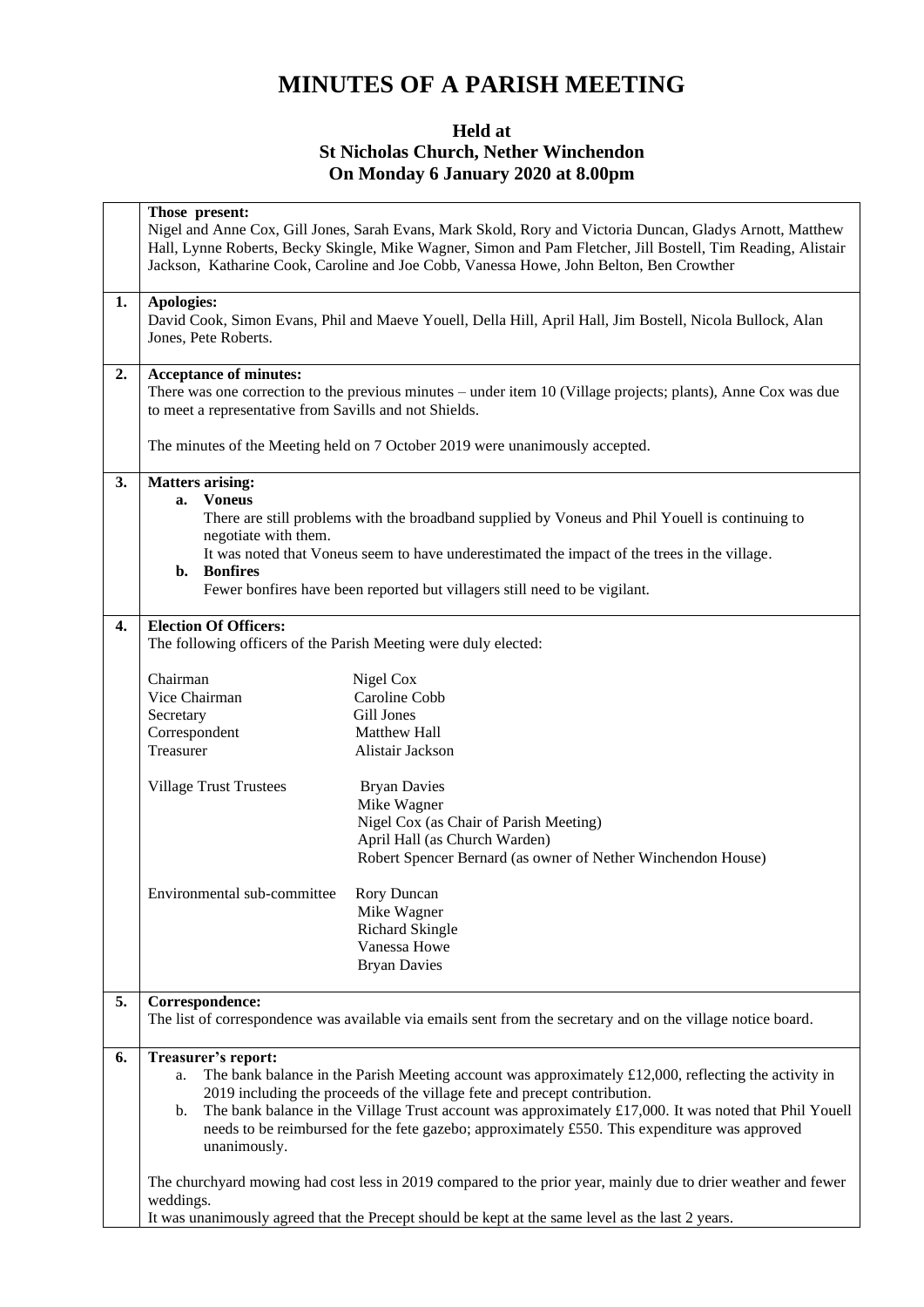| 7.  | <b>Report from the Environmental Sub Committee:</b><br>Nothing to report                                                                                                                              |  |  |
|-----|-------------------------------------------------------------------------------------------------------------------------------------------------------------------------------------------------------|--|--|
| 8.  | <b>Report from PCC:</b>                                                                                                                                                                               |  |  |
|     | a. Church WC and Kitchen Project                                                                                                                                                                      |  |  |
|     | The PCC had appointed JCA as the Architects for this project. The PCC expressed thanks to all the                                                                                                     |  |  |
|     | village residents who had completed the project survey. The aim of the project is to build an extension                                                                                               |  |  |
|     | to the Church incorporating WC, kitchen and meeting room.                                                                                                                                             |  |  |
|     |                                                                                                                                                                                                       |  |  |
|     | <b>Volunteer Project – proposed by Tim Reading</b><br>b.                                                                                                                                              |  |  |
|     | VIY (Volunteer it Yourself) is working with Aylesbury Youth Concern, a charity that supports young                                                                                                    |  |  |
|     | people leaving care and at risk of homelessness and long term unemployment. Working with                                                                                                              |  |  |
|     | Aylesbury council they have bought a residential 5 bed property in the centre of Aylesbury and VIY                                                                                                    |  |  |
|     | are converting it to a 10 bed supported accommodation. Supported accommodation aims to enable                                                                                                         |  |  |
|     | people who leave care and don't have anywhere to live to have their own homes, reducing significant                                                                                                   |  |  |
|     | risks of homeless. Each of the 10 bedsits will have a sink, there is then a communal kitchen and living                                                                                               |  |  |
|     | space and it is supported by a live-in youth concern worker. Some of the young people who will be<br>working to prepare the site will then become residents. VIY has mentors who work on the site and |  |  |
|     | provide training.                                                                                                                                                                                     |  |  |
|     |                                                                                                                                                                                                       |  |  |
|     | Tim suggested key areas where the village could offer support:                                                                                                                                        |  |  |
|     | Provide food for the builders – for example by providing breakfast once a week for the project<br>$\bullet$<br>or make packed lunches for a week.                                                     |  |  |
|     | Painting and decorating. This could be on a Friday or perhaps for a weekend in Spring.<br>٠                                                                                                           |  |  |
|     | Furnishings – help would be appreciated from villagers to assist by<br>$\bullet$                                                                                                                      |  |  |
|     | a. providing old curtains, measuring and sewing up new ones.                                                                                                                                          |  |  |
|     | b. fundraising for electrical goods in the house.                                                                                                                                                     |  |  |
|     | c. donation of furnishing items                                                                                                                                                                       |  |  |
|     |                                                                                                                                                                                                       |  |  |
|     | Tim will send an email to provide further information.                                                                                                                                                |  |  |
|     | The meeting expressed positive support for this project.                                                                                                                                              |  |  |
| 9.  | 2019 Poppy Appeal:                                                                                                                                                                                    |  |  |
|     | £535 was raised from the village for the Poppy appeal. Thanks were expressed to all had that contributed.                                                                                             |  |  |
|     |                                                                                                                                                                                                       |  |  |
| 10. | <b>Village Fete:</b>                                                                                                                                                                                  |  |  |
|     | As usual, the Fete will be held on Saturday 13 <sup>th</sup> June.                                                                                                                                    |  |  |
|     | The Fete Committee had confirmed that they are happy to continue in post for 2020.<br>Gill Jones and Tricia McGinty will be stepping down from running the Fete teas – new volunteers are welcome.    |  |  |
|     |                                                                                                                                                                                                       |  |  |
| 11. | <b>Village Projects</b>                                                                                                                                                                               |  |  |
|     | <b>First Aid and CPR Training</b><br>a.<br>There will be 1 daytime and 1 weekend training session run by qualified trainers from Stoke Mandeville                                                     |  |  |
|     | hospital. The sessions will be held at Nether Winchendon House Barn. Dates to be confirmed.                                                                                                           |  |  |
|     | b. Village Christmas Tree                                                                                                                                                                             |  |  |
|     | There was a very positive response to the tree and lights. The meeting thanked Ben Crowther for                                                                                                       |  |  |
|     | arranging this.                                                                                                                                                                                       |  |  |
|     | <b>Phone Box</b><br>$c_{\bullet}$                                                                                                                                                                     |  |  |
|     | Renovation of the phone box is estimated to cost over £900. More definite costs will be discussed at the                                                                                              |  |  |
|     | next meeting.                                                                                                                                                                                         |  |  |
|     | d. Village Plants<br>Anne Cox reported that bulbs cannot be planted in the village without gaining permission from NW                                                                                 |  |  |
|     | Estate or their agents, Savills. Caroline Cobb offered to speak to Holly from Savills.                                                                                                                |  |  |
|     | <b>Village Party</b><br>e.                                                                                                                                                                            |  |  |
|     | Ben Crowther offered an update:                                                                                                                                                                       |  |  |
|     | The aim was to keep the workload to a minimum.<br>$\bullet$                                                                                                                                           |  |  |
|     | The village party was being arranged to thank everyone for their hard work over the last few years.<br>$\bullet$                                                                                      |  |  |
|     | It is due to be held on Friday 8 <sup>th</sup> May (VE Day) from 7.00pm at Della and Steve Hill's house.<br>$\bullet$                                                                                 |  |  |
|     | It was proposed that the food would be provided by a fish and chip van and/or pizza van. The cost<br>$\bullet$                                                                                        |  |  |
|     | of fish and chips is approximately £600 for approximately 75 people and £800-£900 for 75 pizzas.                                                                                                      |  |  |
|     | Villagers could bring cheese and biscuits.<br>$\bullet$                                                                                                                                               |  |  |
|     |                                                                                                                                                                                                       |  |  |
|     | Lynne Roberts has kindly offered to bake a cake.<br>$\bullet$                                                                                                                                         |  |  |
|     | The approximate cost is likely to be £2,500 (with a swing band) or £1,500 (without a band). The<br>٠<br>cost will include a glass of Prosecco and a Barrel of beer.                                   |  |  |